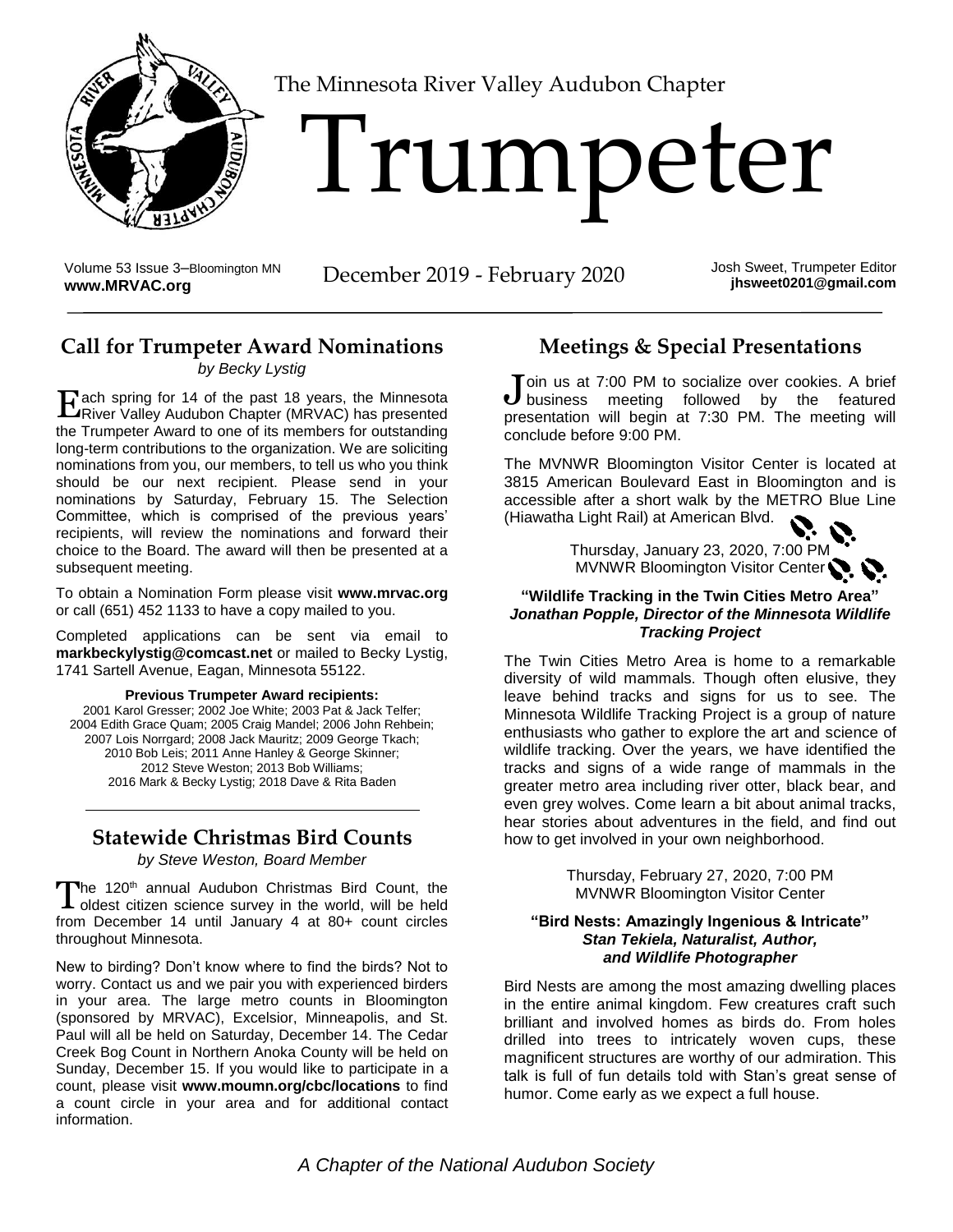

# **Refuge News & Nature Notes**

## **Ranger's Report**

*by Joel Vos, MVNWR Visitor Center Manager*

The Minnesota Valley National Wildlife Refuge is one The Minnesota Valley National Wildlife Refuge is one<br>
of thirteen National Wildlife Refuges in the state, and home to some excellent waterfowl habitat. As fall turns into winter, we've seen good numbers of waterfowl in the swollen Long Meadow Lake and other areas along the river. However, it was one of our sister refuges that made the news recently. Rice Lake National Wildlife Refuge, just south of McGregor, surprised meteorologists at the Twin Cities and Duluth offices of the National Weather Service when almost 900,000 ducks hit the air around sunrise. A massive plume erupted into the sky, and watchful meteorologists first suspected a wildfire. According to many experts of aerial wildlife surveys, it's not uncommon for flying creatures to appear on radar screens. Every year bats, birds, and even insects can suddenly appear, confusing watchful weather professionals until the story unfolds.

While the Minnesota Valley National Wildlife Refuge hasn't set off any radar alarms this fall, we did make some news in local birding circles when a briefly unflappable rarity appeared atop the rock retaining wall behind the Bloomington Visitor Center and headquarters building: a Rock Wren! Generally a bird of the west, this leggy, longtailed, and thin-billed bird was photographed by Ed McFadden and became only the third record in the past 10 years. While birders swarmed the grounds until dusk to try and make their own sighting, only a couple lucky souls ticked the box for their lists that day.

Rare sightings and oddities of nature certainly get our attention, don't they? However, it's the day-to-day spectacles of nature at the Minnesota Valley National Wildlife Refuge that make it so special. Acting as a federally-protected oasis of nearly 14,000 acres along roughly 70 miles of the Minnesota River Valley, the Refuge was established to conserve and protect the habitat of the river valley for the continuing benefit of the American people. With dozens of miles of hiking trails, two visitor centers, and a staff conserving and restoring the river bottom habitats while providing learning experiences about nature, the Refuge is fortunate to have folks like yourselves who visit and share your experiences.

We love to hear what you're seeing, so stop by during our winter hours at the Bloomington Visitor Center 7 days a week (9:00 AM – 4:00 PM), or the Rapids Lake Visitor Center Tuesday-Friday (9:00 AM – 3:00 PM) to let us know what you find! If you're interested in volunteering or supporting the Refuge, contact Minnesota Valley Refuge Friends Executive Director Sara Blood at **[sarablood.mnvrf@gmail.com](mailto:sarablood.mnvrf@gmail.com)**. Want to share an exciting sighting from the Refuge? Send us an email at **[minnesotavalley@fws.gov](mailto:minnesotavalley@fws.gov)** or call (952) 854 5900.

## **Steve Sutter Day Proclamation**

*by Sara Blood, MVRF Interim Executive Director*

he Bloomington City Government proclaimed October 8,  $\perp$  2019, Steve Sutter Day! Steve founded the Minnesota Valley Refuge Friends in 2006 and has dedicated over 6,500 hours to the refuge as a volunteer.

Under Steve's leadership, Refuge Friends provided 10,000 students with free transportation to the refuge and 400 students with free fishing poles, just last year alone.

Steve's contributions to the Refuge and his community cannot be understated. Steve served in the Richfield Firefighters Local 1215 from 1976-2000 and was past president of the Richfield Optimist Club.

Join us in celebrating Steve Sutter, who has helped to showcase, protect and preserve the beauty of the Refuge for nearly 20 years.



f you have been curious about dragonflies, here's a If you have been curious about dragonflies, here's a beautiful new book that will open the Odonata world for you. (The order that contains both dragonflies and damselflies is called Odonata.) Birders sometimes branch out into watching odonates since they are airborne mid-day when birds are napping. Odonates are significant prey items for many birds, another reason to be interested in them. This new book will give you a thorough introduction to the natural history of this fascinating order of insects.

If you read the first section of a field guide to dragonflies or damselflies, you usually find an overview of their lifecycle. This book is like those introductory pages on steroids; it gives you a full chapter just on 'Capturing Prey and Avoiding Predators'. Fun facts: some capture prey in flight like a swift while others hunt like a flycatcher, from a perch watching for prey to fly past. I was amazed to learn that large North American dragonflies sometimes prey on hummingbirds.

Just like with birds, across the world's odonates there are different color patterns, sizes, hunting strategies and number of days (or years!) before reaching flying adulthood. I found myself sharing interesting factoids as I read the book; besides the eating of hummingbirds, did you know some brightly colored males can change their body color to grey to be less conspicuous and therefore less likely to be eaten?

The species accounts at the end of each chapter highlight interesting features of 50 different genera. I admit to reading the North American species accounts more carefully than the others, but each one has some fascinating adaptation.

For a complete dragonfly/damselfly package, you will want to add a local field guide or two.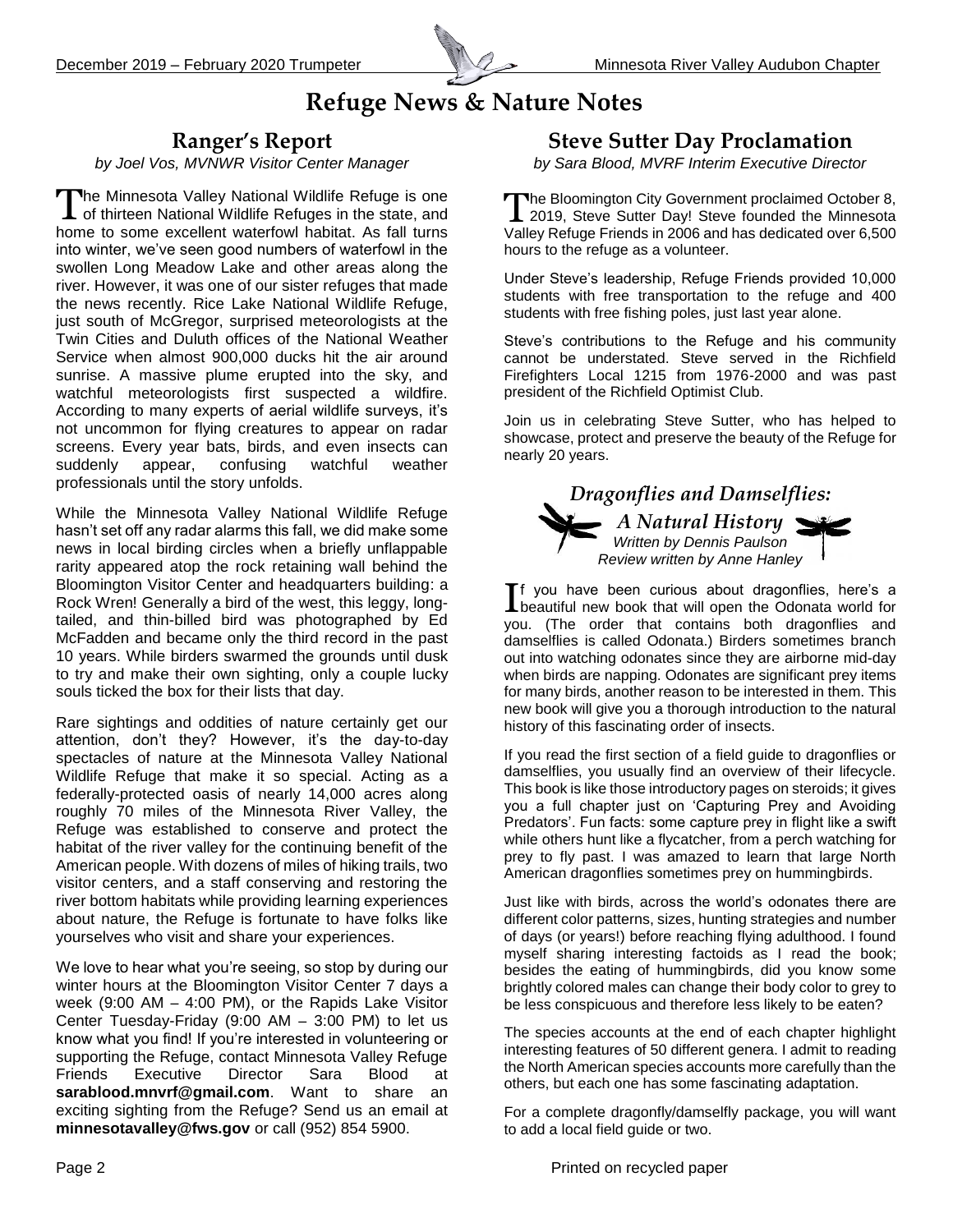

# **National Audubon Spotlight**

# **To Help Birds This Winter,**

**Go Easy on Fall Yard Work**

*republished from the National Audubon Society by Andy McGlashen*

#### *A manicured lawn might look nice, but messy is better for birds and bugs.*

There's a certain satisfaction in autumn chores. When There's a certain satisfaction in autumn chores. When the weather's right, cleaning gutters, touching up paint, or splitting some firewood can feel less like manual labor and more like a rite of the season.

But if you want to make your backyard a welcoming winter haven for birds, some fall tasks call for a laissez-faire approach. "Messy is definitely good to provide food and shelter for birds during the cold winter months," says Tod Winston, Audubon's Plants for Birds program manager.

So let someone else keep up with the neighbors this weekend. Sleep in, linger a little longer with your morning coffee, and follow these tips for a bird-friendly yard you can be proud of.

**Save the seeds.** When fall arrives, some tidy-minded gardeners might be inclined to snip the stems of perennials in the flower garden. But the seed heads of coneflowers, black-eyed Susans, and other native wildflowers provide a helpful food cache for birds. "They're almost invisible, those seeds, but birds eat them all winter long," Winston says. Grasses – not the stuff you mow, but native species like bluestems or gramas – also make for good foraging after they go to seeds. And letting other dead plants stick around can fill your property with protein-packed bird snacks in the form of insect larvae, such as the fly and wasp larvae that inhabit goldenrod galls.

**Leave the leaves.** You can help birds and other wildlife – and save yourself some backache and blisters – by skipping the leaf raking. "Those leaves are important because they rot and enrich the soil, and also provide places for bugs and birds to forage for food." Winston says. If a fully hands-off approach doesn't work for your yard, consider composting some leaves and letting the rest be. You could also rake them from the lawn to your garden beds, or mulch them with a mower to nourish your lawn.

Leaf litter isn't just free fertilizer – it's also a pretty happening patch of habitat for a variety of critters such as salamanders, snails, worms, and toads. "If you're digging in the garden and come upon these squirmy little copperybrown dudes, and you don't know what they are – those are moth pupae," Winston says. A healthy layer of undisturbed soil and leaf litter means more moths, which in their caterpillar phase are a crucial food source for birds.

**Build a brush pile.** Along with shaking loose showers of leaves, blustery fall days also tend to knock down tree limbs. Rather than hauling them away, you can use fallen branches to build a brush pile that will shelter birds from lousy weather and predators. American Tree Sparrows, Black-capped Chickadees, and other wintering birds will appreciate the protection from the elements. Rabbits, snakes, and other wildlife also take refuge there. You'll find that the pile settles and decomposes over the seasons ahead, making room for next year's additions. (And it's a great place to dispose of your Christmas tree.)

**Skip the chemicals.** You might see your neighbors spreading "weed and feed" mixtures in the fall to fertilize their lawns and knock back crabgrass and other unwanted plants. In most cases, though, grass clippings and mulched leaf litter provide plenty of plant nutrition, and using store-bought fertilizers only encourages more non-native plants to grow. Generally speaking, native grasses, shrubs, trees, and flowering plants don't need chemical inputs. Save a few bucks and keep your yard healthy for bugs and birds.

**Hit the nursery.** Although laziness can be a good thing when it comes to creating a bird-friendly backyard, it's worth putting in some hard work planting native shrubs and trees. (Cooler temperatures also make fall a more comfortable time to tear out some turf grass and expand your native plant garden.) Native dogwoods, hawthorns, sumacs, and other flowering shrubs produce small fruits that only feed birds during the colder months, but can also provide a welcome pop of color when winter gets drab. Planted in the right place, evergreens like cedars and firs give birds something to eat and a cozy shelter. Fall is also a great time to liven up your property with late-blooming perennials such as asters or sages – and to buy spring and summer-blooming wildflowers at a substantial discount.

To find species suited to your yard, just enter your zip code in **[Audubon's native plant database](https://www.audubon.org/native-plants)**. If you plant trees or shrubs this fall, they might not bear fruit this year – but come next winter, you and your backyard birds will be glad you did.

**Find MRVAC and the National Audubon Society on**

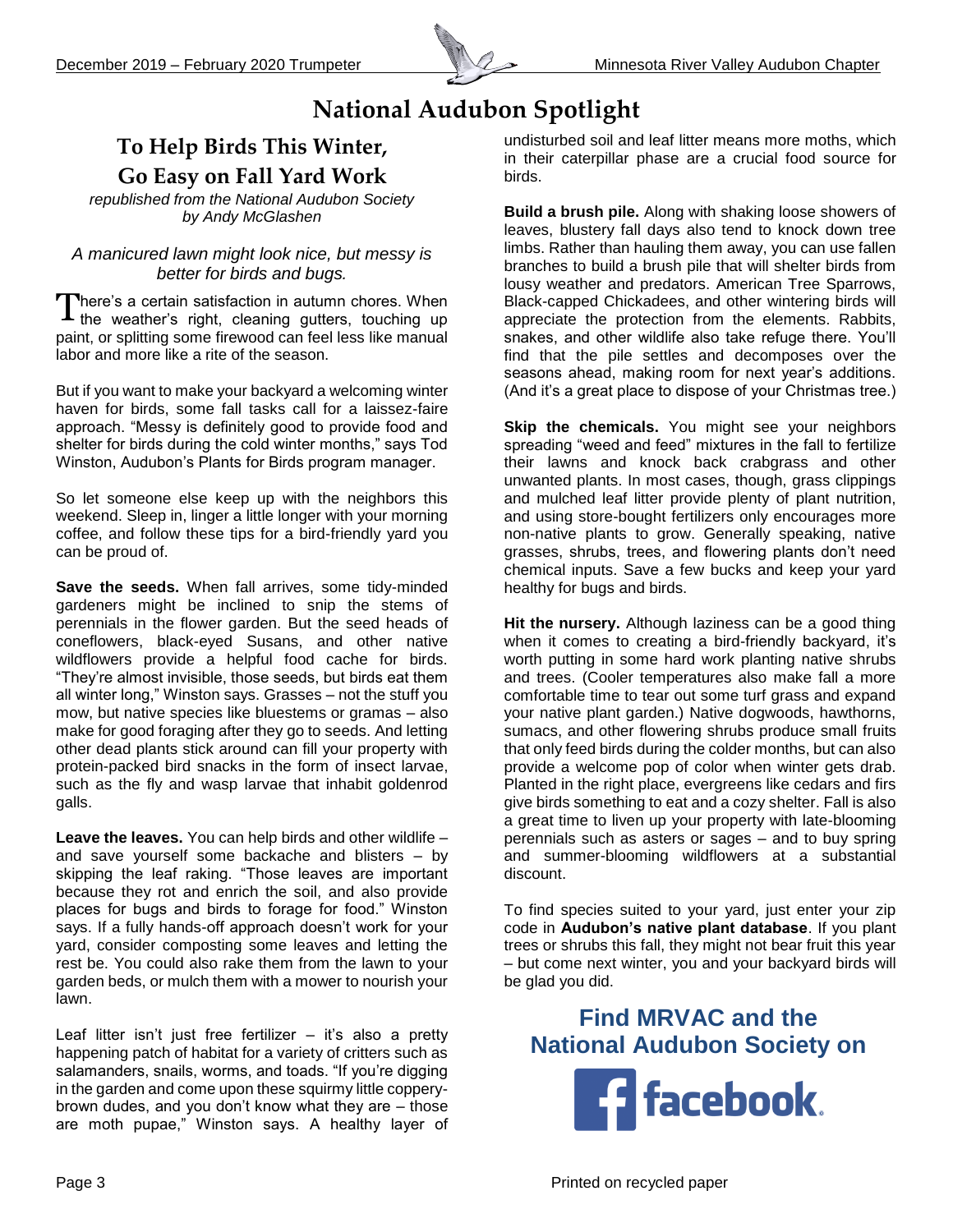

# **Regional Events of Interest**



*Minnesota Valley National Wildlife Refuge 3815 American Blvd. E., Bloomington, MN 55425*

## **Bird Language**

Sunday, December 1, 9:15 AM – 1:00 PM Sunday, January 5, 9:15 AM – 1:00 PM

Want to learn more about birds and their behavior? Wonder what they're chipping about, or why they suddenly fall silent? Join Volunteer Refuge Naturalist Jonathon Poppele and Donnie Phyllaier for this special workshop series to learn more! Workshop begins indoors for discussion and will head outside for observations and more learning. Bring a notebook, pencil, and something to sit on outdoors. Be sure to dress for the weather. Free. Registration encouraged online at **www.MNtracking.org**.



*Lowry Nature Center 7025 Victoria Dr., Victoria, MN 55386*

## **Audubon Christmas Bird Count**

*Associated with the Excelsior Christmas Bird Count* Saturday, December 14, 9:00 AM – 4:30 PM

Join this nation-wide bird census. Bird on your own schedule – this is not a guided hike. Call (763) 694 7656 or email **[kirk.mona@threeriversparks.org](mailto:kirk.mona@threeriversparks.org)** to sign up for a park section and full or half day. Staff are especially interested in finding counters willing to look for owls in the park as they have likely been undercounted in the past. Free. Ages 10+. **[www.ThreeRiversParks.org](http://www.threeriversparks.org/)**



*Lowry Nature Center 7025 Victoria Dr., Victoria, MN 55386*

## **Raptors up Close**

Sunday, December 15, 2:00 – 4:00 PM Sunday, January 19, 2:00 – 4:00 PM Sunday, February 16, 2:00 – 4:00 PM

Meet captive raptors and learn about these amazing birds of prey. Cameras welcome. Drop in anytime. Free. All ages. **[www.ThreeRiversParks.org](http://www.threeriversparks.org/)**



*Audubon Center of the North Woods 54165 Audubon Dr., Sandstone, MN 55072*

## **Holiday Dinner at the Lake**

Saturday, December 21, 6:00 – 9:00 PM

After a wonderful banquet dinner, Minnesota meteorologist Sven Sundgaard will be the keynote speaker. Includes appetizers, meal, and presentation. Adults \$35; Children (ages 5-17) \$17. Reservations required online at **[www.Audubon-Center.org](http://www.audubon-center.org/)**.



*International Owl Center 126 E. Cedar St., Houston, MN 55943*

# **Expert-led Owl Prowls**

Tuesday, December 31, 6:00 PM – 9:00 PM Saturday, January 11, 6:00 PM – 9:00 PM Saturday, February 8, 6:00 – 9:00 PM

Owls live all around us but are very good at evading detection. Come learn how to identify local owls by size, shape, silhouette and sound. Following the indoor portion of the program, participants will carpool to known owl territories around Houston to call and listen for Eastern Screech Owls, Barred Owls, and Great Horned Owls. Dress for the weather and try to wear clothes that don't make noise when you move. Little walking is required. Kids are welcome but must be able to stand quietly for at least 10 minutes at a time. Members \$7; Non-members \$10. Registration required by sending an email to **[karla@internationalowlcenter.org](mailto:karla@internationalowlcenter.org)**. More information can be found online at **[www.InternationalOwlCenter.org.](http://www.internationalowlcenter.org/)**



*Deep Portage Learning Center 2197 Nature Center Dr. NW Hackensack, MN 56452*

# **Winter Rendezvous**

Saturday, January 25, 10:00 AM – 2:30 PM

Celebrate the history and culture of northern Minnesota while you test your skills in a family-friendly competition! Events include a tomahawk throw, ice fishing, northwoods curling and much more! Adults \$5; Children/Seniors/Members \$3. Optional Lunch: Adults \$5; Children/Seniors/Members \$3. Registration encouraged by calling (218) 682 2325. **[www.Deep-Portage.org](http://www.deep-portage.org/)**



*Audubon Center of the North Woods 54165 Audubon Dr., Sandstone, MN 55072*

## **Winter Family Weekend**

Friday, February 14 - Monday, February 17

Embrace winter over the long President's Day Weekend. Treat your family to 3 nights/4 days of discovery, learning and fun. This exciting family program offers age-specific and all-family program options to choose from. Whether you're looking for snow activities, skiing/snowshoeing, nature learning or quality family time, we have something for the whole family. All-inclusive rates are available online at **[www.Audubon-Center.org.](http://www.audubon-center.org/)** Registration required.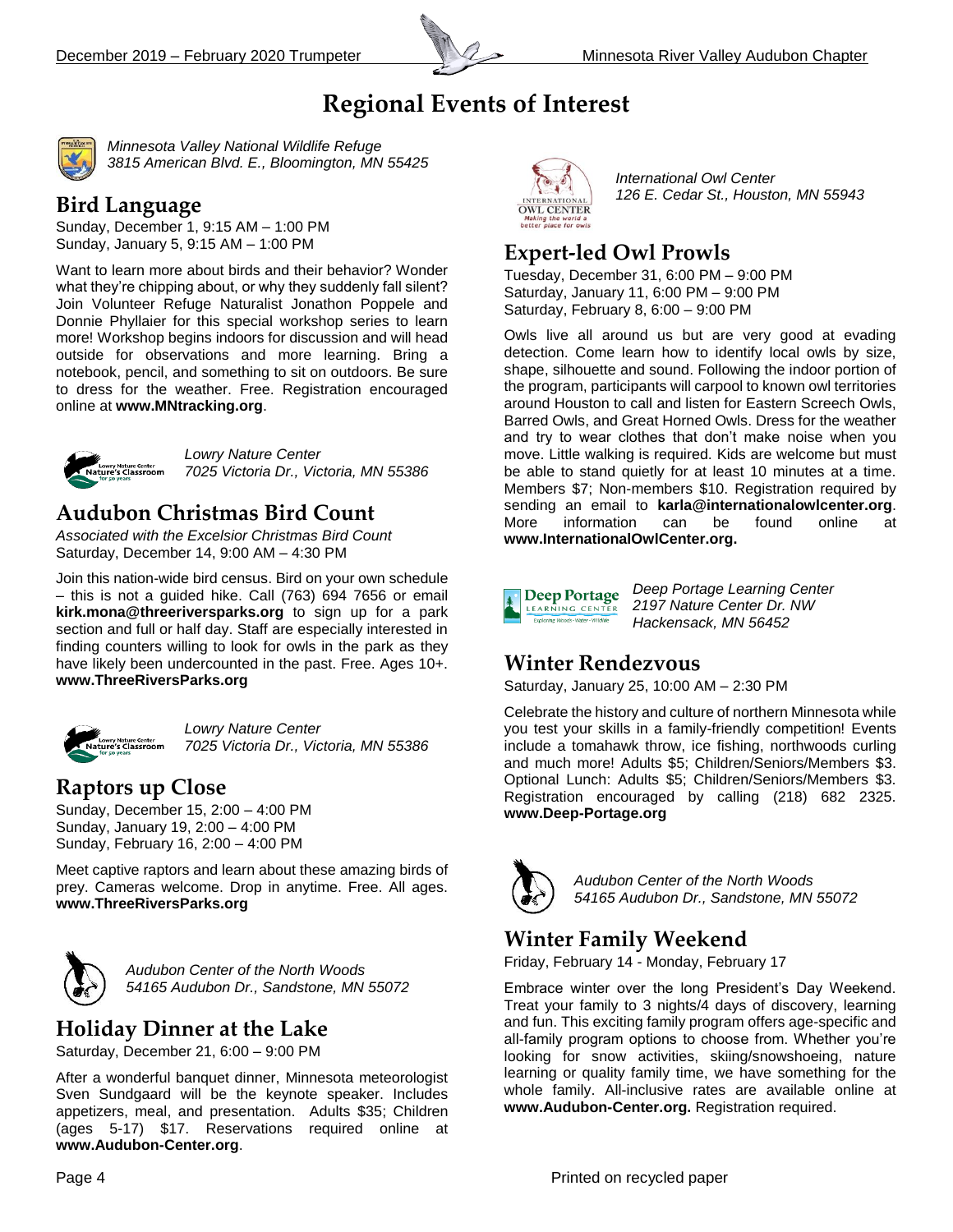

# **MRVAC Field Trips & Programs**



**FIELD TRIPS – join us. All trips are free unless otherwise noted**.

Beginning birders are welcome on all field trips.

All of the Refuge field trips are listed below, followed by Refuge addresses, and field trips to other locations in chronological order.

#### **Refuge Bird Watching Treks (Dec. - Feb.)**

Sunday, Dec. 1, 8:00-10:30 AM, Bass Ponds Saturday, Dec. 7, 8:00-10:30 AM, Bass Ponds Monday, Dec. 9, 8:00-10:30 AM, Wilkie Unit Monday, Jan. 6, 8:00-10:30 AM, Bass Ponds Saturday, Jan. 18, 8:00-10:30 AM, Bass Ponds Sunday, Jan. 26, 8:00-10:30 AM, Bass Ponds Saturday, Feb. 1, 8:00-10:30 AM, Bass Ponds Saturday, Feb. 22, 8:00-10:30 AM, Wilkie Unit Sunday, Feb. 23, 8:00-10:30 AM, Bass Ponds

Join us for a bird walk on one of the Refuge's many units. Learn which species of birds use the Refuge as a migratory stop and those that call the Refuge home for the summer nesting season. Birders of all skill levels are welcome. Bring binoculars, your favorite field guide and dress appropriately for the weather. Led by Craig Mandel, Volunteer Refuge Naturalist.

#### **Minnesota Valley National Wildlife Refuge Field Trip Locations & Addresses**

MVNWR Bloomington Visitor Center 3815 American Blvd. E., Bloomington, MN

Bass Ponds Trailhead 2501 86th St. E., Bloomington, MN

Wilkie Unit Trailhead 7701 County Road 101 E., Shakopee, MN

#### **Hennepin County Birding Day**

Thursday, December 5, 2019, 8:00 AM Craig Mandel – (952) 240 7647

Theodore Wirth Park, French Lake Regional Park, Minnesota Valley NWR – Bass Ponds, Old Cedar Ave. Bridge, the Bloomington Visitor Center, and Lake Harriet are a few of the locations we may search for waterfowl, owls, and other winter species of birds. Please contact Craig to register.



#### **Bloomington Christmas Bird Count (BCBC) Information**

Saturday, December 14 Primary Contact: Greg Burnes, Membership Chair (612) 205 3071 – **gburnes@comcast.net**

The BCBC will be held on Saturday, December 14 and there is still time to get involved. However, we do need to hear from you by Friday, December 6 so that we have time to connect you with a team. In addition, please contact us if you are interested in conducting a feeder count on that day.

The BCBC Potluck Dinner will be held at 5:00 PM at the Minnesota Valley Wildlife Refuge Visitor Center in Bloomington. Please bring a main dish or dessert to share and we will tally the days' count and share stories of our adventures. Everyone is welcome.

#### **NE Minnesota Birding Days**

Thursday, January 23 – Friday, January 24 Craig Mandel – (952) 240 7647

We will search for Great Gray and Northern Hawk Owls along with winter finches in the Sax-Zim Bog on Thursday. On Friday we will again start in Duluth and possibly bird in Duluth, Two Harbors, or make our way up to Lake and/or Aitkin County depending on what is being seen. This trip should get your 2020 birding checklist off to a great start. Please contact Craig to register for this trip.

#### **International Birding Excursion**

*with the Minnesota River Valley Audubon Chapter* Quito, Ecuador – Choco-Andes Region Wednesday, Nov. 4 – Friday, Nov. 13, 2020

Tour price with 7 participants: \$3175 + airfare Highlight Birds: 30 species of hummingbirds and the rare Moss-backed Tanager

To learn more about a tour or to register, visit **www.HolbrookTravel.com**. Click on 'Join a Trip,' enter the location and dates above, and scroll to see trips that mention MRVAC in the title.

**MRVAC Contact: Craig Mandel (952) 240 7647 · [egretcman@msn.com](mailto:egretcman@msn.com)**